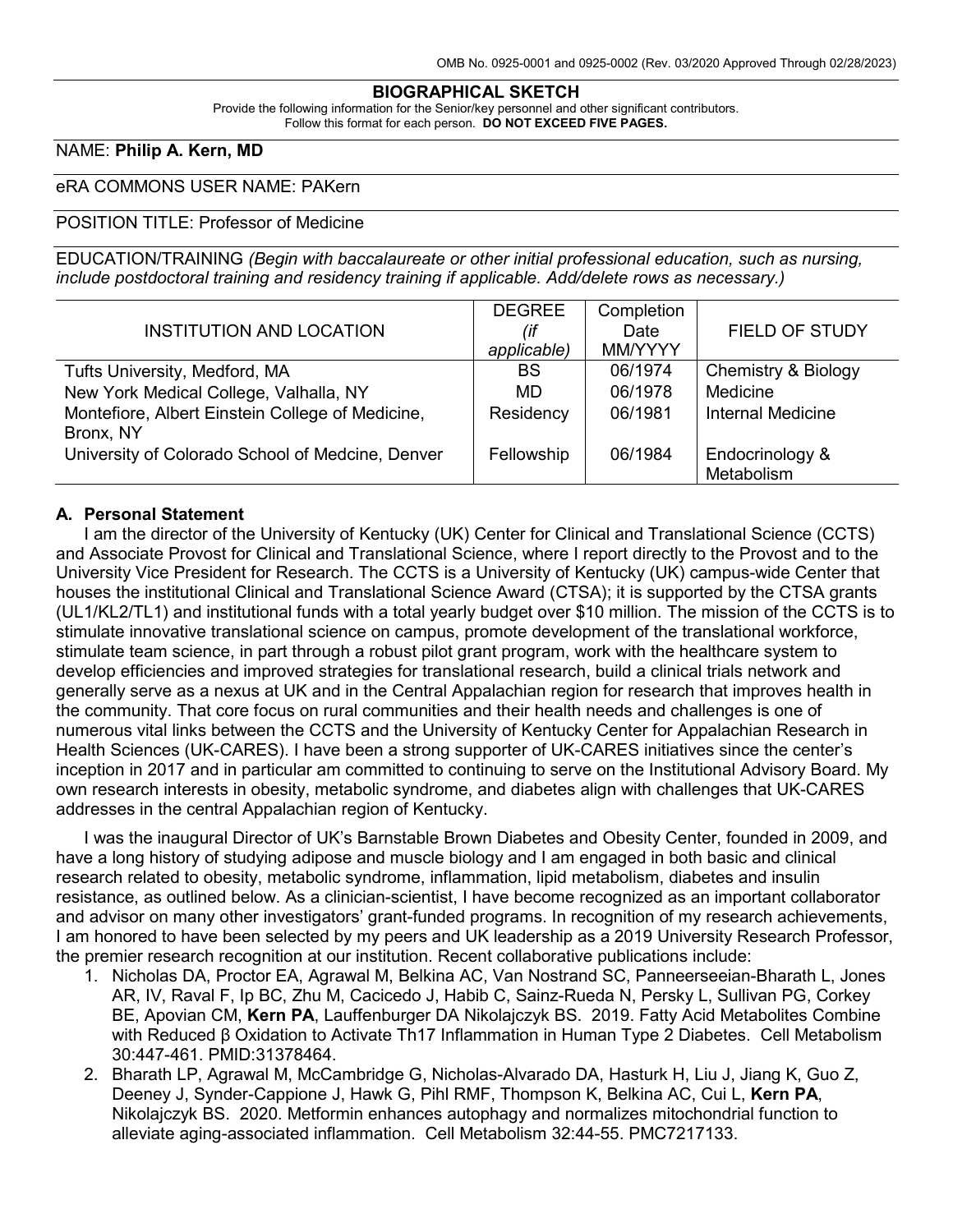- 3. Walton RG, Dungan CM, Long DE, Tuggle SC, Kosmac K, Peck BD, Bush HM, Villasante Tezanos AG, McGwin G, Windham ST, Ovalle F, Bamman MM, **Kern PA**, Peterson CA. 2019. Metformin blunts muscle hypertrophy in response to progressive resistance exercise training in older adults: a randomized, double-blind, placebo-controlled, multi-center trial. Aging Cell. 26:e13039. PMC6826125
- 4. Schoenberg NE, Bowling B, Cardarelli K, Feltner F, Mudd-Martin G, Surratt H, **Kern PA**. 2020. The Community Leadership Institute of Kentucky (CLIK): A Collaborative Workforce and Leadership Development Program. Prog Community Health Partnership. In press.

## **B. Positions and Honors**

# **Positions and Employment**<br>1984-1995 Assistant / Ass

Assistant / Associate Professor of Medicine, UCLA/Cedars-Sinai Med Center, Los Angeles, CA 1995-2009 Professor of Medicine, University of Arkansas for Medical Sciences, Little Rock, AR 1995-2007 Associate Chief of Staff, Research, Central Arkansas Veterans Healthcare System, Little Rock Assistant Dean Clinical Research, College of Medicine, University of Arkansas Medical Sci. 2009-2015 Director, Barnstable Brown Diabetes and Obesity Center, University of Kentucky, Lexington, KY 2009-present Professor, Department of Medicine, Division of Endocrinology, University of Kentucky 2009-present Director, Center for Clinical and Translational Science, University of Kentucky, Lexington, KY 2009-present Associate Provost for Clinical and Translational Science; University of Kentucky, Lexington, KY

## **Active State Medical Licensure:** Kentucky and Arkansas

**Board Certification:** Internal Medicine, 1981, Endocrinology and metabolism, 1983

## **Honors and Awards**

| 1974      | Tufts University, Magna Cum Laude.                                           |
|-----------|------------------------------------------------------------------------------|
| 1978      | New York Medical College, Alpha Omega Alpha                                  |
| 1983-1985 | <b>NIH National Research Service Award</b>                                   |
| 1986-1989 | <b>JDF Career Development Award</b>                                          |
| 1991-1996 | American Heart Association Established Investigator Award                    |
| 1992      | American Society for Clinical Investigation                                  |
| 2004      | <b>Association of American Physicians</b>                                    |
| 2007-2019 | Best Doctors in America®                                                     |
| 2015      | Fred & Marcielle de Beer Award, Barnstable Brown Diabetes and Obesity Center |
| 2019      | University Research Professor Award, University of Kentucky                  |
|           |                                                                              |

## **Other Experience and Professional Memberships**

- 1996-2000 VA Merit Review Council and Appeals Committee
- 1996-2000 Research Grant Review Panel, American Diabetes Association
- 2000-2002 Associate Chair / Chair, American Diabetes Association Research Grant Review Panel
- 2001-2006 VA Merit Review Endocrinology and Metabolism Study Section
- 2005-2006 VA Merit Review Endocrinology and Metabolism Chairman
- 2007 NIH Review CTSA Study Section
- 2008 NIH Review CADO Study Section
- 2010-2015 NIH Review CIDO Study Section<br>2012-2015 NIH Review CIDO, Chairperson
- NIH Review CIDO, Chairperson
- 2015-2019 NIH Review, Ad hoc study sections; NHLBI Mentored Patient-Oriented Research; Molecular transducers of physical activity. Sleep and diabetes; Sleep apnea and diabetes. Member conflict SEP: Obesity and diabetes
- 2021 NIDDK Endocrinology fellowship

## **C. Contributions to Science**

1. **Lipoprotein lipase (over 50 publications).** Much of my career has focused on adipocyte biology and the regulation of lipoprotein lipase (LPL). Early experiments used adipocyte preparations in cell culture, and in the late 1980's, I began performing fat and muscle biopsies in humans to more directly study LPL and other genes involved in the regulation of the abnormal metabolic state that ultimately leads to type 2 diabetes. The studies on LPL examined the effects of obesity, diabetes, feeding, exercise, weight loss and other drugs and conditions on LPL. Much of LPL expression was controlled at the level of translation, and careful biochemical experiments determined that LPL translation repression in response to cAMP agonists and thyroid hormone was regulated by a trans-acting inhibitory 3'UTR RNA binding complex composed of the C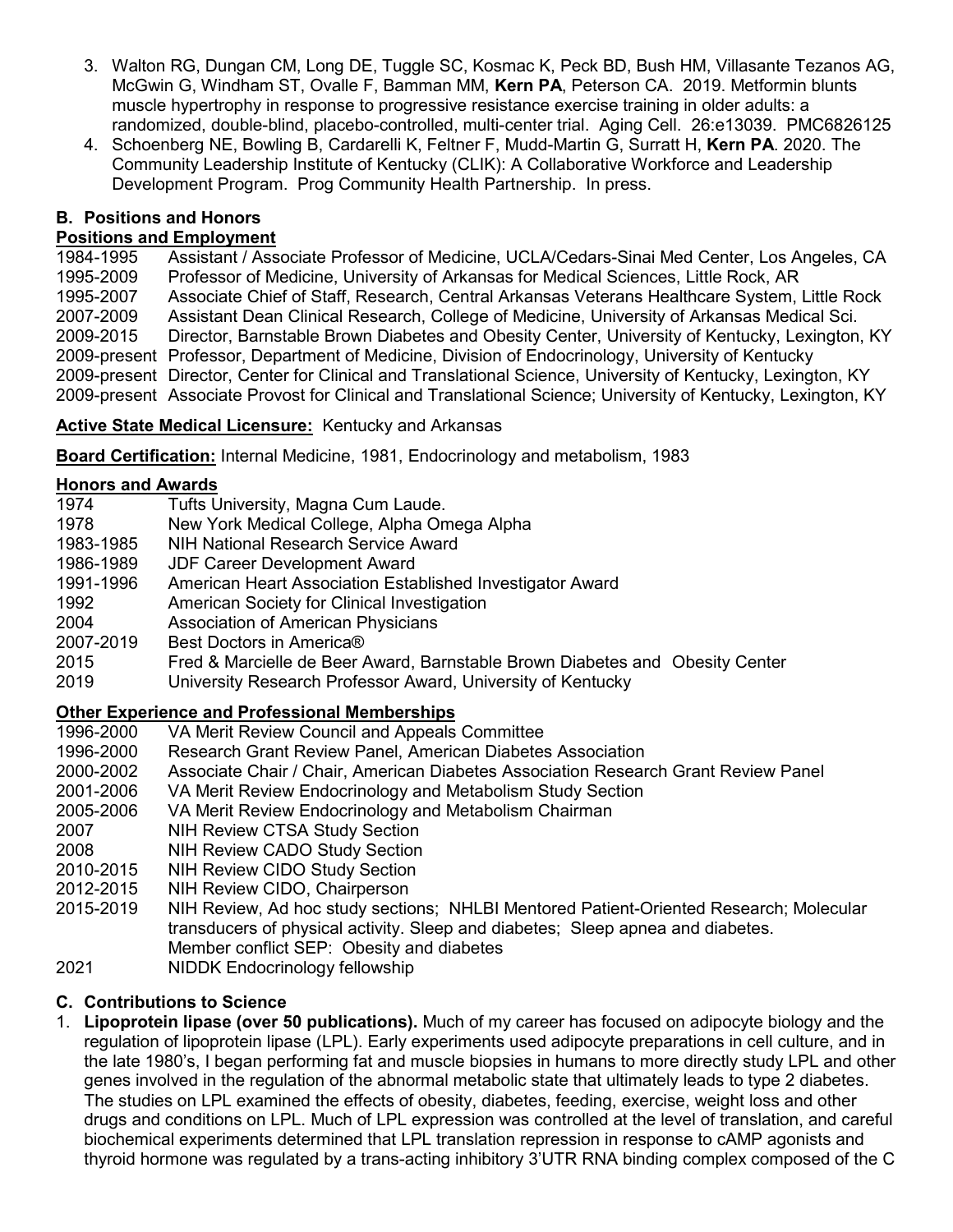and R subunits of PKA, as well as A kinase anchor protein. This led to the examination of a known LPL variant, LPL S447X, which is a gain of function variant that confers increased LPL activity (and CHD protection) on subjects. We showed that this increase in LPL activity is likely due to improved LPL translation due to a lower binding affinity for the inhibitory RNA binding complex.

- a) **Kern PA**, Ong JM, Saffari B, Carty J. 1990. The effects of weight loss on the expression of adipose tissue lipoprotein lipase in very obese humans. N. Engl. J. Med. 322:1053-1059.
- b) Ranganathan G, Phan D, Pokrovskaya ID, McEwen JE, Li C, **Kern PA**. 2002. The translational regulation of lipoprotein lipase by epinephrine involves an RNA binding complex including the catalytic subunit of protein kinase A. J Biol Chem 277:43281-43287.
- c) Ranganathan G, Pokrovskaya I, Ranganathan S, **Kern PA**. 2005. Role of A kinase anchor proteins in the tissue-specific regulation of lipoprotein lipase. Mol Endocrinol 19:2527-2534.
- d) Ranganathan G, Unal R, Pokrovskaya ID, Tripathi P, Rotter JI, Goodarzi MO, **Kern PA**. 2012. The lipoprotein lipase (LPL) S447X gain of function variant involves increased mRNA translation. Atherosclerosis 221:143-147. PMC3288274.

## 2. **Mechanisms of insulin resistance: pioglitazone and metformin (over 20 publications).**

Thiazolidinediones (TZDs) improve peripheral insulin sensitivity through the targeting of an adipocyte gene, PPARγ. Metformin has additional special properties, and we are currently conducting a NIH-funded randomized trial to examine the effects of metformin on muscle function with resistance training (see funding, below). We examined the mechanisms underlying the effectiveness of PPARγ agonists, when compared with metformin, with an eye towards better understanding mechanisms underlying insulin resistance. We performed both clinical and *in vitro* studies to characterize the effects of pioglitazone on tissue lipid distribution, adipose tissue inflammation and gene expression. These studies demonstrated an amelioration of lipotoxicity with a shift of lipid into subcutaneous adipose tissue and away from skeletal muscle. Other studies demonstrated a reduction in adipose macrophages and mast cells following pioglitazone treatment and an induction of adipose macrophage apoptosis, along with differences between African-Americans and Caucasians. We also better characterized the stimulation of adiponectin by pioglitazone, and demonstrated that this occurs mostly at the posttranscriptional level.

- a) Rasouli N, Raue U, Miles LM, Lu T, Di Gregorio GB, Elbein SC, **Kern PA**. 2005. Pioglitazone improves insulin sensitivity through reduction in muscle lipid and redistribution of lipid into adipose tissue. Am J Physiol Endocrinol Metab 288:E930-934.
- b) Bodles AM, Varma V, Yao-Borengasser A, Phanavanh B, Peterson CA, McGehee RE, Jr., Rasouli N, Wabitsch M, **Kern PA**. 2006. Pioglitazone induces apoptosis of macrophages in human adipose tissue. J Lipid Res 47:2080-2088.
- c) Rasouli N, **Kern PA**, Elbein SC, Sharma NK, Das SK. 2012. Improved insulin sensitivity after treatment with PPARγ and PPARα ligands is mediated by genetically modulated transcripts. Pharmacogenet Genomics 22:484-497. PMC3376224.
- d) Rasouli N, **Kern PA**, Reece EA, Elbein SC. 2007. Effects of pioglitazone and metformin on β-cell dysfunction in non-diabetic subjects at high risk for type 2 diabetes. Am. J. Physiol. Endocrinol. Metab. 292:E359-65. PMID: 169688133.
- 3. **Mechanisms of insulin resistance: adipose tissue inflammation and extracellular matrix (over 15 publications).** To better understand the relationship between adipose tissue inflammation and insulin resistance, many studies have examined components of the adipose tissue extracellular matrix to increase understanding of fibrosis, adipose vascularity and inflammatory cells in insulin sensitive and insulin resistant subjects. In addition to the use of careful histochemistry, these studies also used cell culture models involving human adipose stem cells and coculture experiments involving adipocytes and macrophages to examine the cell biology of adipose tissue. These studies identified thrombospondin, elastin, collagen V, and other important components of the extracelluar matrix that contribute to the adipose tissue abnormalities. In addition, these studies determined that the changes in human adipose are quite different from the changes observed in rodent models, and involve much more fibrosis and macrophage phenotypes that are more M2 than M1, with far fewer crown-like structures.
	- a) Di Gregorio GB, Yao-Borengasser A, Rasouli N, Varma V, Lu T, Miles LM, Ranganathan G, Peterson CA, McGehee RE, Kern PA. 2005. The expression of CD68 and macrophage chemoattractant protein-1 genes in human adipose and muscle tissue: Association with cytokine expression, insulin resistance, and reduction by pioglitazone. Diabetes. 54:2305-13.
	- b) Spencer M, Yao-Borengasser A, Unal R, Rasouli N, Gurley CM, Zhu B, Peterson CA, **Kern PA**. 2010. Adipose tissue macrophages in insulin-resistant subjects are associated with collagen VI and fibrosis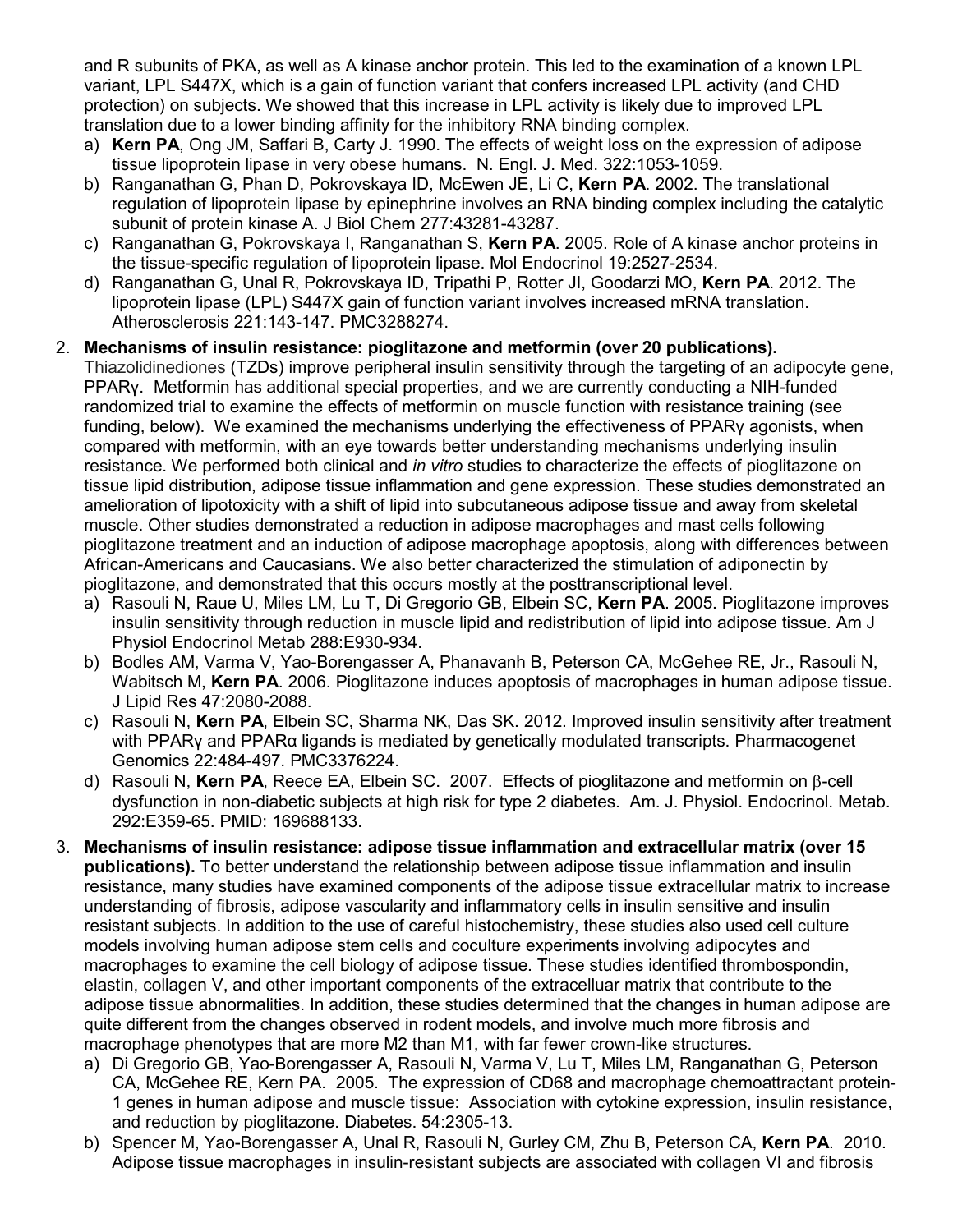and demonstrate alternative activation. Am J Physiol Endocrinol Metab 299:E1016-1027. PMC3006260.

- c) Unal R, Yao-Borengasser A, Varma V, Rasouli N, Labbate C, **Kern PA**, Ranganathan G. 2010. Matrix metalloproteinase-9 is increased in obese subjects and decreases in response to pioglitazone. J. Clin. Endocrinol. Metab. 95:2993-3001. PMC2902064.
- d) Spencer M, Unal R, Zhu B, Rasouli N, McGehee RE, Jr., Peterson CA, **Kern PA**. 2011. Adipose tissue extracellular matrix and vascular abnormalities in obesity and insulin resistance. J Clin Endocrinol Metab 96:E1990-1998. PMC3232606.
- 4. **The role of circadian rhythms in human metabolism.** It has been clear that there is a striking association between disordered circadian rhythms and obesity, diabetes and heart disease, but the mechanisms and solutions for this problem are complex. Many studies have been performed in mice and there have been a number of excellent human studies, often performed on a CRC setting, which allows for precise control of the environment, but which may not be reflective of the free-living environment. Recent studies in collaboration with Dr. Julie Pendergast have been focused on better understanding of circadian markers in humans and how they related to metabolic disorders.
	- a) [Arble DM,](http://www.ncbi.nlm.nih.gov/pubmed/?term=Arble%20DM%5BAuthor%5D&cauthor=true&cauthor_uid=26564131) [Bass J,](http://www.ncbi.nlm.nih.gov/pubmed/?term=Bass%20J%5BAuthor%5D&cauthor=true&cauthor_uid=26564131) [Behn CD,](http://www.ncbi.nlm.nih.gov/pubmed/?term=Behn%20CD%5BAuthor%5D&cauthor=true&cauthor_uid=26564131) [Butler MP,](http://www.ncbi.nlm.nih.gov/pubmed/?term=Butler%20MP%5BAuthor%5D&cauthor=true&cauthor_uid=26564131) [Challet E,](http://www.ncbi.nlm.nih.gov/pubmed/?term=Challet%20E%5BAuthor%5D&cauthor=true&cauthor_uid=26564131) [Czeisler C,](http://www.ncbi.nlm.nih.gov/pubmed/?term=Czeisler%20C%5BAuthor%5D&cauthor=true&cauthor_uid=26564131) [Depner CM,](http://www.ncbi.nlm.nih.gov/pubmed/?term=Depner%20CM%5BAuthor%5D&cauthor=true&cauthor_uid=26564131) [Elmquist J,](http://www.ncbi.nlm.nih.gov/pubmed/?term=Elmquist%20J%5BAuthor%5D&cauthor=true&cauthor_uid=26564131) [Franken P,](http://www.ncbi.nlm.nih.gov/pubmed/?term=Franken%20P%5BAuthor%5D&cauthor=true&cauthor_uid=26564131) [Grandner MA,](http://www.ncbi.nlm.nih.gov/pubmed/?term=Grandner%20MA%5BAuthor%5D&cauthor=true&cauthor_uid=26564131) [Hanlon EC,](http://www.ncbi.nlm.nih.gov/pubmed/?term=Hanlon%20EC%5BAuthor%5D&cauthor=true&cauthor_uid=26564131) [Keene AC,](http://www.ncbi.nlm.nih.gov/pubmed/?term=Keene%20AC%5BAuthor%5D&cauthor=true&cauthor_uid=26564131) [Joyner MJ,](http://www.ncbi.nlm.nih.gov/pubmed/?term=Joyner%20MJ%5BAuthor%5D&cauthor=true&cauthor_uid=26564131) [Karatsoreos I,](http://www.ncbi.nlm.nih.gov/pubmed/?term=Karatsoreos%20I%5BAuthor%5D&cauthor=true&cauthor_uid=26564131) **[Kern PA](http://www.ncbi.nlm.nih.gov/pubmed/?term=Kern%20PA%5BAuthor%5D&cauthor=true&cauthor_uid=26564131)**, [Klein S,](http://www.ncbi.nlm.nih.gov/pubmed/?term=Klein%20S%5BAuthor%5D&cauthor=true&cauthor_uid=26564131) [Morris CJ,](http://www.ncbi.nlm.nih.gov/pubmed/?term=Morris%20CJ%5BAuthor%5D&cauthor=true&cauthor_uid=26564131) [Pack AI,](http://www.ncbi.nlm.nih.gov/pubmed/?term=Pack%20AI%5BAuthor%5D&cauthor=true&cauthor_uid=26564131) [Panda S,](http://www.ncbi.nlm.nih.gov/pubmed/?term=Panda%20S%5BAuthor%5D&cauthor=true&cauthor_uid=26564131) [Ptacek LJ,](http://www.ncbi.nlm.nih.gov/pubmed/?term=Ptacek%20LJ%5BAuthor%5D&cauthor=true&cauthor_uid=26564131) [Punjabi NM,](http://www.ncbi.nlm.nih.gov/pubmed/?term=Punjabi%20NM%5BAuthor%5D&cauthor=true&cauthor_uid=26564131) [Sassone-Corsi P,](http://www.ncbi.nlm.nih.gov/pubmed/?term=Sassone-Corsi%20P%5BAuthor%5D&cauthor=true&cauthor_uid=26564131) [Scheer FA,](http://www.ncbi.nlm.nih.gov/pubmed/?term=Scheer%20FA%5BAuthor%5D&cauthor=true&cauthor_uid=26564131) [Saxena R,](http://www.ncbi.nlm.nih.gov/pubmed/?term=Saxena%20R%5BAuthor%5D&cauthor=true&cauthor_uid=26564131) [Seaquest ER,](http://www.ncbi.nlm.nih.gov/pubmed/?term=Seaquest%20ER%5BAuthor%5D&cauthor=true&cauthor_uid=26564131) [Thimgan MS,](http://www.ncbi.nlm.nih.gov/pubmed/?term=Thimgan%20MS%5BAuthor%5D&cauthor=true&cauthor_uid=26564131) [Van Cauter E,](http://www.ncbi.nlm.nih.gov/pubmed/?term=Van%20Cauter%20E%5BAuthor%5D&cauthor=true&cauthor_uid=26564131) [Wright KP.](http://www.ncbi.nlm.nih.gov/pubmed/?term=Wright%20KP%5BAuthor%5D&cauthor=true&cauthor_uid=26564131) 2015. Impact of Sleep and Circadian Disruption on Energy Balance and Diabetes: A Summary of Workshop Discussions. [Sleep.](http://www.ncbi.nlm.nih.gov/pubmed/26564131) 38:1849-60. PMC4667373.
	- b) Harfmann BD, Schroder EA, England JH, Senn NJ, Westgate PM, Esser KA, **Kern PA**. 2017. Temperature as a circadian marker in older human subjects: relationship to metabolic syndrome and diabetes. J. Endocr. Soc. 1:843-51. PMC5686633.
	- c) [Thomas JM,](javascript:void(0);) **[Kern PA](javascript:void(0);)**, [Bush HM, McQuerry KJ, Black WS, Clasey JL, Pendergast JS. 2020.](javascript:void(0);)  Circadian rhythm phase shifts caused by timed exercise vary with chronotype. J. Clin Invest Insight In Press. PMID: 31895695.
- 5. **Novel physiologic and mechanistic studies to improve insulin resistance: adipose beiging and mast cells.** For my entire career, I have tried to translate basic findings into clinical research, and have taken clinical observations on human obesity/metabolic syndrome back to the lab for mechanistic studies. In recent studies, we have, for the first time, demonstrated that human white adipose tissue can undergo beiging in response to seasons, cold exposure and the β3 adrenergic receptor agonist mirabegron, with an increase in UCP1 mRNA and protein; this process is inhibited by obesity and inflammation. Recent studies have identified a role of adipose tissue mast cells, which increase in response to cold and degranulate, releasing histamine to active beige adipose tissue.
	- a) Finlin BS, Zhu B, Confides AL, Westgate PM, Harfmann BD, Dupont-Versteegden EE, **Kern PA**. 2017. Mast Cells Promote Seasonal White Adipose Beiging in Humans. Diabetes 66:1237-46. PMC5399616.
	- b) Finlin BS, Memetimin H, Confides AL, Kasza I, Zhu B, Vekaria HJ, Harfmann B, Jones KA, Johnson ZR, Westgate PM, Alexander CM, Sullivan PG, Dupont-Versteegden EE, **Kern PA**. 2018. Human Adipose Beiging in Response to Cold and Mirabegron. J. Clin Invest Insight 3(15):e121510. PMC6129119.
	- c) Finlin BS, Memetimin H, Zhu B, Confides AL, Vekaria HJ, El Khouli RH , Johnson ZR, Westgate PM, Chen J, Morris AJ, Sullivan PG, Dupont-Versteegden EE, **Kern PA**. 2020. The β3‐adrenergic receptor agonist mirabegron improves glucose homeostasis in obese humans. J. Clin Invest. 130:2319-2331. PMC7190997.
	- d) Finlin BS, Memetimin H, Zhu B, Confides AL, Vekaria HJ, El Khouli RH, Johnson ZR, Westgate PM, Chen J, Morris AJ, Sullivan PG, Dupont-Versteegden EE, **Kern PA**. 2021. Pioglitazone does not synergize with mirabegron to increase beige fat or further improve glucose metabolism. J. Clin Invest Insight. In press. PMID 33571166.

**Complete bibliography:** <http://www.ncbi.nlm.nih.gov/pubmed/?term=kern+pa>

**D. Additional Information: Research Support Ongoing Research Support**